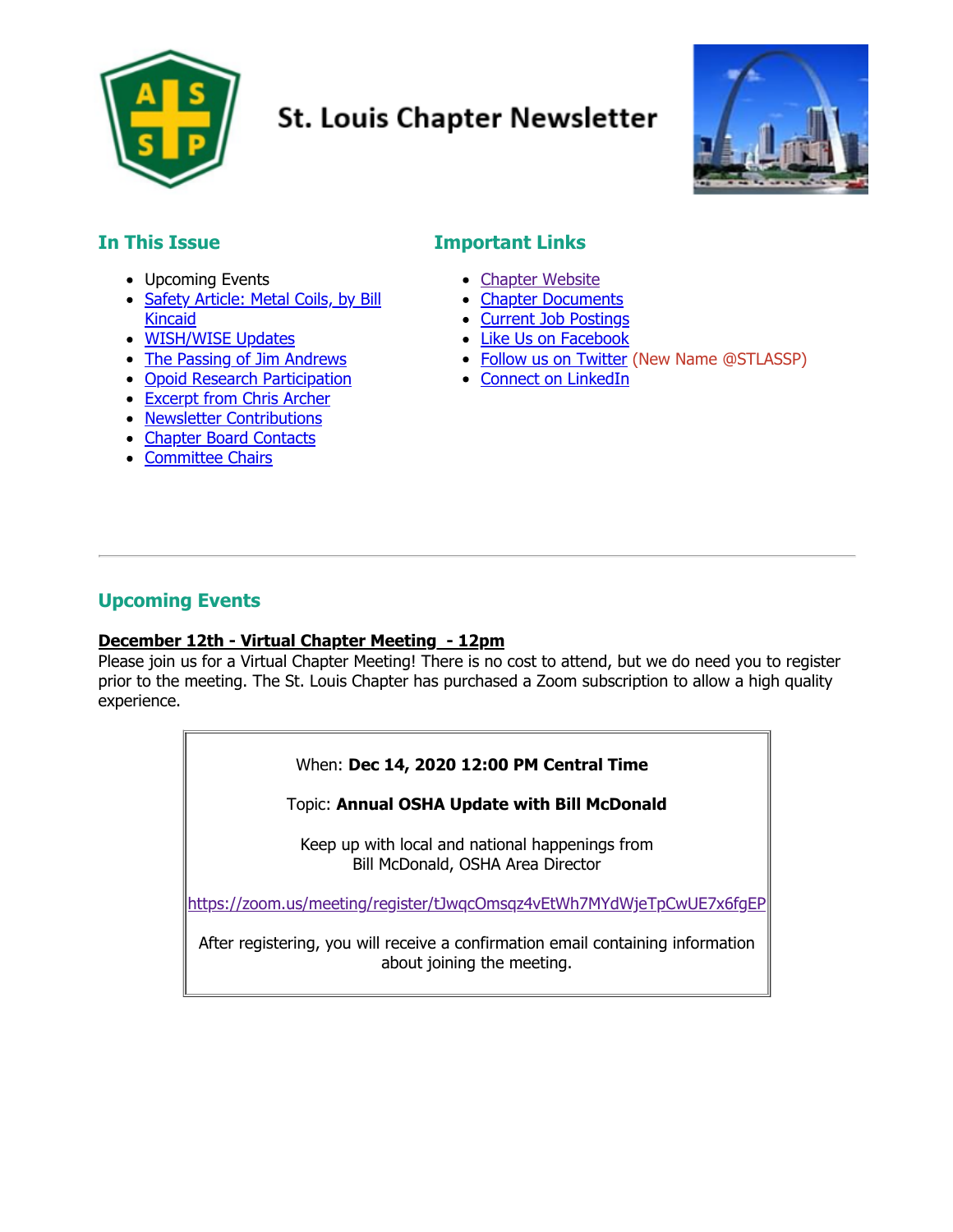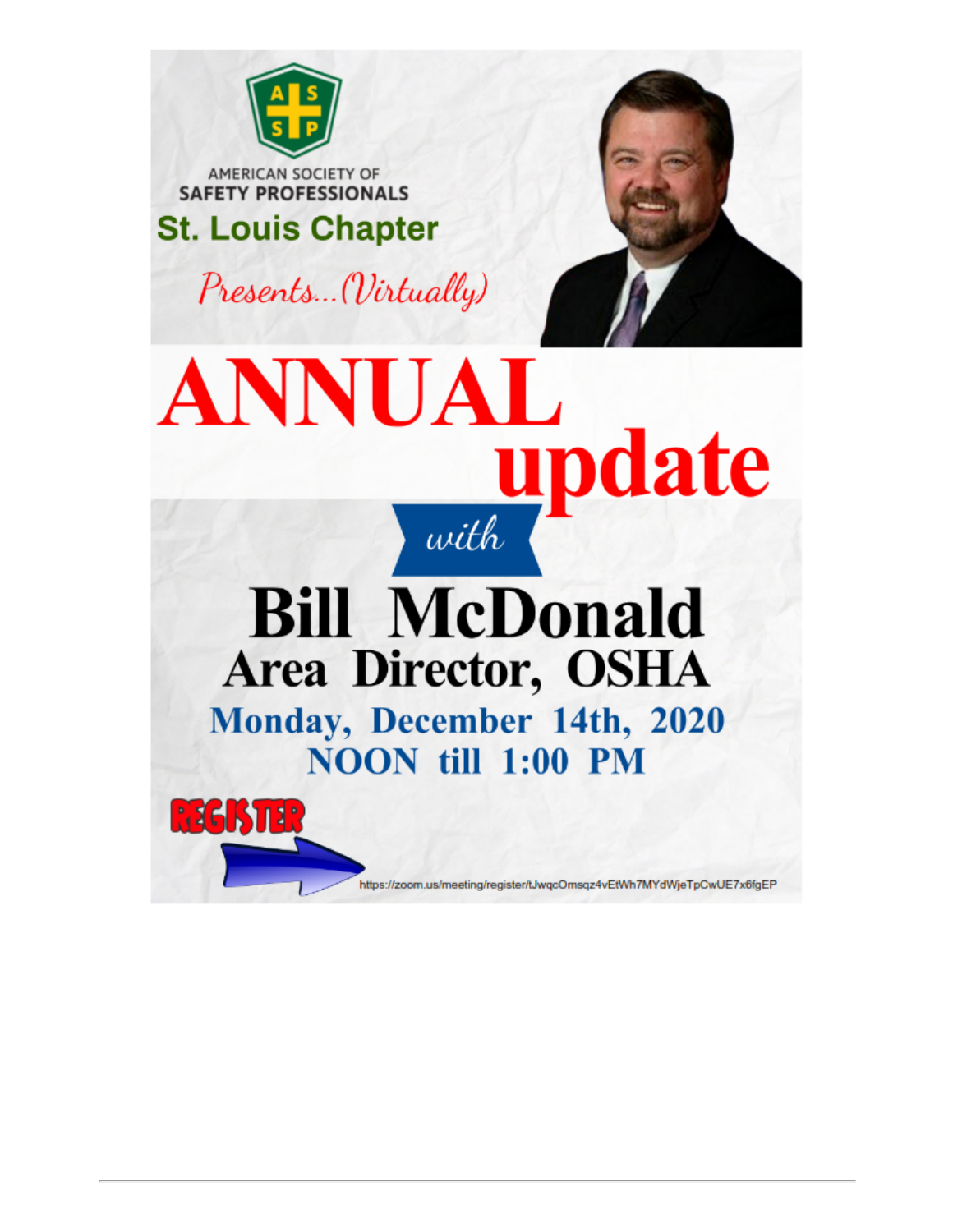# **Calendar of Events**

Your chapter officers and committee members are working hard to provide meaningful meeting topics for you throughout the year. Check out what's scheduled so far! If you have ideas on what should be covered, or want to share something yourself, please reach out to the chapter board and committee members (contacts at the end of this newsletter).

| Date                                                           | <b>Meeting Topic &amp; Presenter</b>                                                                                                                                                                                              |
|----------------------------------------------------------------|-----------------------------------------------------------------------------------------------------------------------------------------------------------------------------------------------------------------------------------|
| January TBD,<br>2021 Thursday<br>5 pm Bristol<br>Seafood Grill | Membership Appreciation Night No luncheon meeting<br>this month! Enjoy food and libations at Bristol<br>Seafood Grill on Olive and relax with others in your<br>field at this event. Exclusively for St Louis Chapter<br>Members. |
| February 8th,<br>2021 Monday<br>Lunch                          | Dr. Amy Narishkin                                                                                                                                                                                                                 |
| March ?, 2021<br>Monday ALL<br><b>TBD</b>                      | Professional Development Conference Joint<br>conference with the American Industrial Hygiene<br>DAY Location Association (AIHA) to bring you high quality training at<br>the best price, CEU's awarded.                           |
| April 12, 2021<br>Monday Lunch                                 | Mark Woodward                                                                                                                                                                                                                     |
| May 10, 2021<br>Monday Lunch                                   | Nicole Kreeger - Social Media                                                                                                                                                                                                     |
| June ?, 2021<br>Monday Lunch                                   | ASSP Scholarship Golf Tournament Fundraiser                                                                                                                                                                                       |
| July 12, 2021<br>Monday Lunch                                  | J. Bradley Young, Harris Dowell Fisher & Young L.C. -<br><b>Workers Compensation Update</b>                                                                                                                                       |
| August 9, 2021<br>Monday Lunch                                 | Treasa Turnbeaugh                                                                                                                                                                                                                 |
| September 13,<br>2021<br>Monday Lunch                          | <b>TBD</b>                                                                                                                                                                                                                        |
| October 11, 2021<br>Monday Lunch                               | <b>Total Worker Health</b>                                                                                                                                                                                                        |
| November 8,<br>2021                                            | <b>TBD</b>                                                                                                                                                                                                                        |
| December 13,<br>2021<br>Monday Lunch                           | OSHA Update Speaker Bill McDonald (Area Director in<br>St. Louis) or Maryanne Martin (Compliance Assistance<br>Specialist) will provide his annual OSHA fiscal year<br>update and quick review of new/old initiatives.            |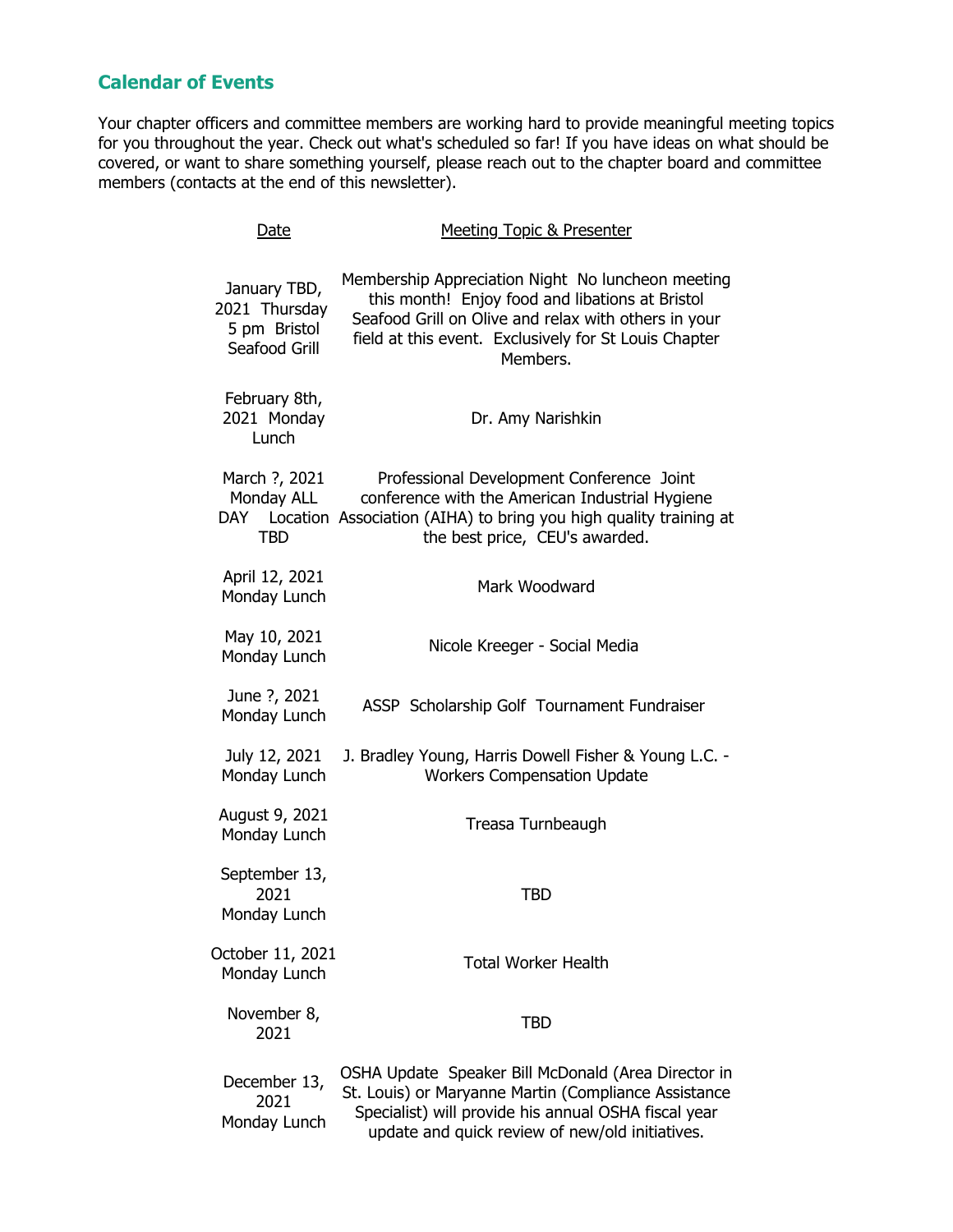## <span id="page-3-0"></span>**Metal Coil Safety**

*~Bill Kincaid, P.E., CSP, CIT*

Metal coils are used in some manufacturing operations to feed metal stock into punch presses or other efficient stamping or cutting machines. These coils are usually three to six feet in diameter and vary in width from an inch to several feet wide. Regardless of the coil being steel, aluminum, stainless steel or exotic alloys, that much metal is very heavy and will cause grave injuries if it were to fall on someone.

And that's what has happened. Narrow coils left standing on edge have been known to topple over, causing serious injuries and fatalities. There have been accidents while moving coils, and while attempting to reband partial coils at the end of a short production run so they can be stored. With the new emphasis on "just in time" production and inventory limits, some companies no longer run their presses until the coils are used up, so this risk is now more common. Cutting the banding from a coil or banding failures can also result in tragedy if the coil "clocksprings" or "tailslaps" with someone in the danger zone. There have even been cases where a coil has toppled inside its supposedly "safe" storage bin and fallen on a person.

Unfortunately, coil accidents don't seem to have caught the attention of industry safety standard-setting organizations. ANSI B11.18, "Safety Requirements for Machines Processing or Slitting Coiled or Noncoiled Metal", recognizes there are hazards, but doesn't have much to say about them, except for some precautions on cutting banding and rebanding partial coils. OSHA has also not said anything specific about how to safely handle and store them. The storage of coils, and related moving into and out of storage, seem to be a major danger exposure for people working with coils, but doesn't seem to have gotten much attention.

As a result, when I get the chance to visit a new plant and hear that familiar heartbeat-like thumping of a press line, I want to know what they're doing to protect the people from the coils.

#### **The following are descriptions of actual fatal coil accidents, some of which I investigated myself, either when I was at OSHA or in my current position:**

"Employee was working at the unloading station of a device that transfers steel from a coiling machine to a machine that loads the coil over on its side for shipping. Employee was apparently cutting 2 bands which hold several narrow coils together. When the employee cut the bands, a coil fell from the loader and pinned him against the frame of the machine that laid the coils over."

"Employee was preparing to load a coil winder with a five-foot diameter, 4-inch-wide coil weighing approximately 3500 pounds and climbed into the storage enclosure with the coil to put a sling through its center. The employee somehow dislodged the coil and caused it to topple onto himself, killing him instantly."

"Employee was a crane operator and was double stacking or removing a coil of steel from the top of stacked coils. The lower end coil rolled forward causing other coils to fall. The employee came down from the crane cab to check the fallen coils and the other coils fell on the employee causing the fatality."

"Employee was operating an overhead crane moving large coils of steel in the staging area. He apparently lost control of a coil or dislodged a stacked coil and was struck by it. He had only been in the area for 3 days and was in training but working alone."

"Employee was using an overhead crane to lift a wide coil that had been stacked three high. As he lifted the coil, the movement apparently dislodged one or more neighboring coils, causing one 10,000-pound coil to slip forward off the row and pin the victim against a row of coils behind him."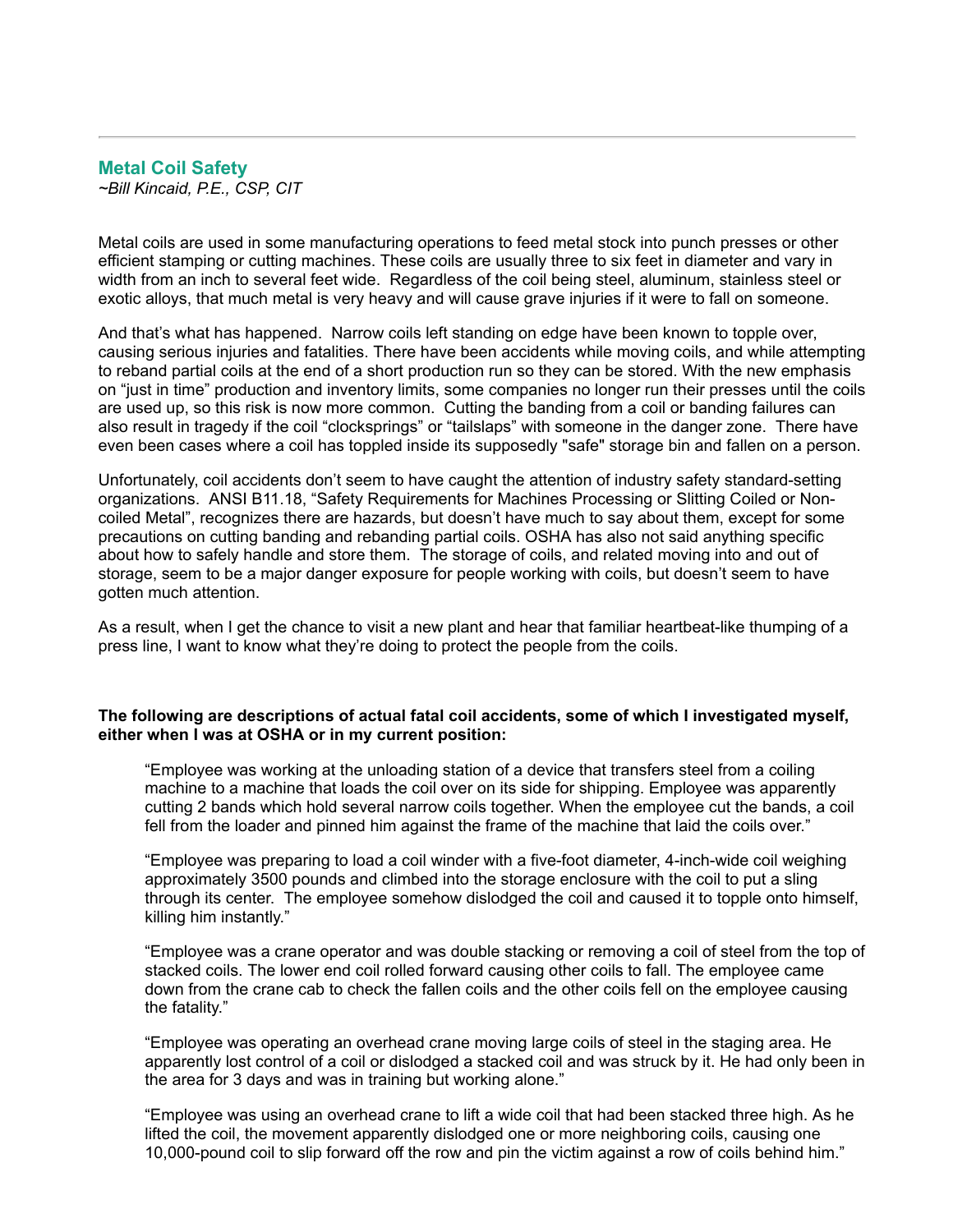Although I'm not aware of any specific standards for storage and handling of steel coils, based on some experiences I've had, my observation is the safer companies ensure coils are always treated with a great deal of respect and caution. Note the word "always". One of the coil fatalities I investigated involved a coil that was handled safely 99% of the time, no exaggeration. It was left on edge for a couple of minutes, unsecured, and with the worst sort of perfect timing, the coil tipped and killed a person. In another of my cases, a narrow coil left on edge for just a moment toppled onto a very nice, hardworking lady who was nearing retirement. This moment cost her both legs.

Coils seem to be safer when maintained in one of the following four states:

- 1. Stored vertically in a close-fitting rack
- 2. Mounted on a coil winder or otherwise secured on a machine
- 3. Laid down and stored horizontally

4. Supported by an overhead hoist or other appropriate material handling device, but never over people, and never allowing a person to be in a place where shifting coils could strike them

(There are also lots of companies where we see wide coils laid out on edge on floors, with wedges or other cribbing to prevent them from rolling. These are sometimes several layers of coils high. It's a legitimate, commonly used storage method, but the differences between a safe arrangement and a dangerous arrangement can be subtle. As a result, this storage arrangement doesn't make the cut for the "safer" storage methods.)

The narrower a coil is compared to the diameter, the less stable it will be if stood on edge. Some companies use precautions only for the coils they think of as "narrow" and just do whatever they want with the ones they think of as "wide". The question is to which coils are "narrow coils" which would require this extra-cautious handling is hard to answer. Wider coils are still potential dangers.

Wider coils are less likely to topple over if bumped or hit by a forklift, but not impossible to tip. Worse, wide coil storage arrangements can reflect this complacent attitude, using only simple wedges or cribbing blocks to secure the coils. There have been fatalities when wide, seemingly stable coils were stacked in such a way that attempting to remove a coil from the stack with a hoist dislodged other unsecured coils. Putting larger coils on top of smaller coils, being a little sloppy with the stacking arrangement, mishandling leading to popped banding, etc. can cause an unstable, unsafe condition. The hazards might be a little different for wide coils than for narrow coils, but they are still hazards.

If in any doubt about the stability of coil storage, secure them all.

Again, I do not know of any standards which tell us the full story on to safely handle coils, regardless of the multiple serious accidents and fatalities related to coil handling. I'd be interested to know if there are standards out there that I've overlooked in my searches for better coil safety. Err on the side of safety and consider all coils to be inherently unstable, maintaining sensible, reliable safety precautions at all times to prevent toppling unless there is valid reason not to.

## <span id="page-4-0"></span>**WISH/WISE Updates**

The Women in Safety and Health (WISH) group held a roundtable on best practices for jobsite lunchroom hygiene and safety. Many ideas were shared and the attendees were looking forward to implementing what they had learned at their work places.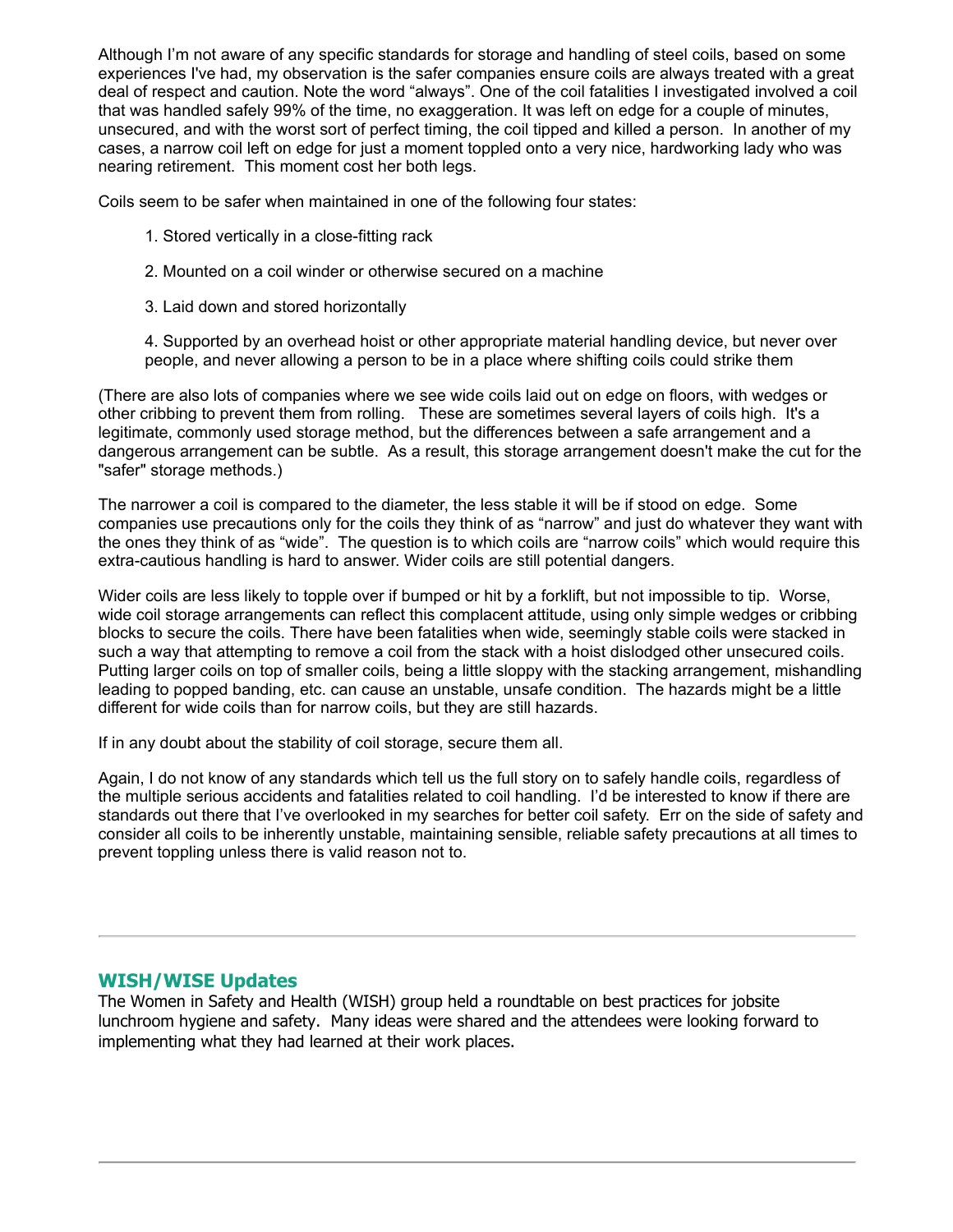## **Jim Andrews**

Last month, our Chapter lost one of our longest serving members, Past President Jim Andrews, CSP. Jim passed away on November 11, just one day after his 90<sup>th</sup> birthday. He was a loyal participant in our Chapter for over fifty years.



Jim was a devoted advocate for protection of workers throughout his life. Over his long career, Jim worked his way up from railroad engineer to electrical lineman to safety professional. Jim remained a member of IBEW Local 309 for 65 years. He was a Safety Consultant for Ralston Purina Company and Employer's Insurance of Wausau, Wisconsin. Jim's career culminated as Vice-President and Safety Director for Fred Weber Inc. in Maryland Heights, Missouri. Jim continued to push for safer workplaces as a consultant after retirement. Fred Weber's annual "Jim Andrews Safety Leadership Award" was established in his honor.

Even in his eighties and well into his retirement Jim attended many of our Chapter meetings. Jim was known for engaging stories and for adding his questions and insights to our guest speakers' presentations. Our Chapter will miss our uniquely dedicated friend, Jim Andrews.

[You can watch his funeral service at Faith Freeburg Baptist service \(https://www.youtube.com/watch?](https://www.youtube.com/watch?v=5msNaocfko8&feature=emb_err_woyt) v=5msNaocfko8&feature=emb\_err\_woyt) or read more about Jim here: [ttps://kurrusfh.com/obituaries/james-r-andrews/](https://kurrusfh.com/obituaries/james-r-andrews/)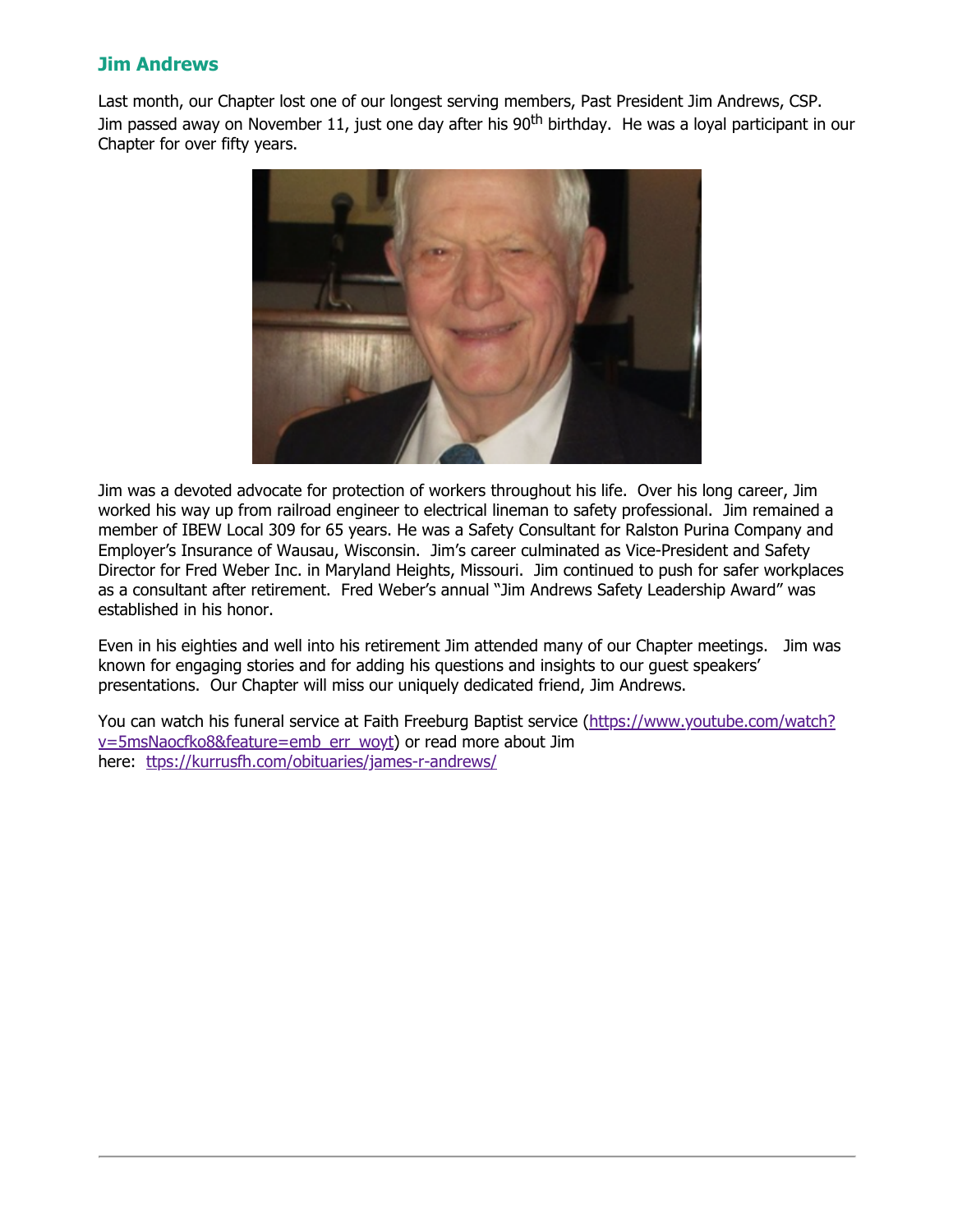## <span id="page-6-0"></span>**Opioid Research Group**

 $\sim$  shared by Bary Stelzer

Hi all, I am research coordinator at Washington University and we seeking research participants who are:

- Currently or previously employed in construction
- Have been prescribed opioids
- Have a diagnosis of opioid use disorder (OUD) or are in recovery from OUD

The purpose of this research is to develop workplace guidelines for employers and organizations to help them develop policies and procedures to reduce opioid use and misuse among their employees and members.

**Participation includes a one hour phone interview.** The interview questions will address the individual's pathway to OUD, employment experiences while using opioids, and re-employment experiences including attempts, failures, and successes. The purpose of these interviews is to incorporate insights from employees' experiences into guidelines to improve employers' policies, programs, and practices. Interviews will be audio-recorded and transcribed. Audio files will be destroyed after transcription and all identifiers will be removed from the text.

Participants will be paid \$40 for completing an interview. Payments will made by either an electronic Amazon gift card or mailed check. The participant may need to provide their social security number in order to be paid. Your social security number is obtained for payment purposes only, it will not be retained for research purposes. Participants will also need to provide their name and address for a check to be mailed to them.

Participation in this study is completely voluntary. If an individual decides to participate in the study they may stop participating at any time. Any data that was collected as part of this study will remain as part of the study records and cannot be removed. If an individual decides not to take part in the study or if they stop participating at any time, they will not be penalized.

To learn more about the study, please contact Sam Biver at (314) 325-4386 or email [sbiver@wustl.edu](mailto:sbiver@wustl.edu), Research Coordinator for Washington University School of Medicine.

#### <span id="page-6-1"></span>**An Excerpt from Chris Archer's Newsletter**

For more from Chris, visit his website at <https://www.askarcher.com/>

As I have highlighted before, the Missouri workers' compensation community is awaiting the interpretation of section 287.220 for primary injuries that have occurred after the effective date of the changes made to the statute in January 2014 addressing the Second Injury Fund's liability for permanent totals.

There are pending two cases at the court of appeals in the Eastern District that will weigh on how broad the SIF liability will be for these serious cases, although Parker is the name of a case already at the Missouri Supreme Court. Employers have a vested interest in broad SIF liability due to the simple fact that the court will likely find the Employer liable for lifetime indemnity payments if the SIF is not found liable. Here is language in the statute:

Section 287.220 (a) a. An employee has a medically documented preexisting disability equaling a minimum of fifty weeks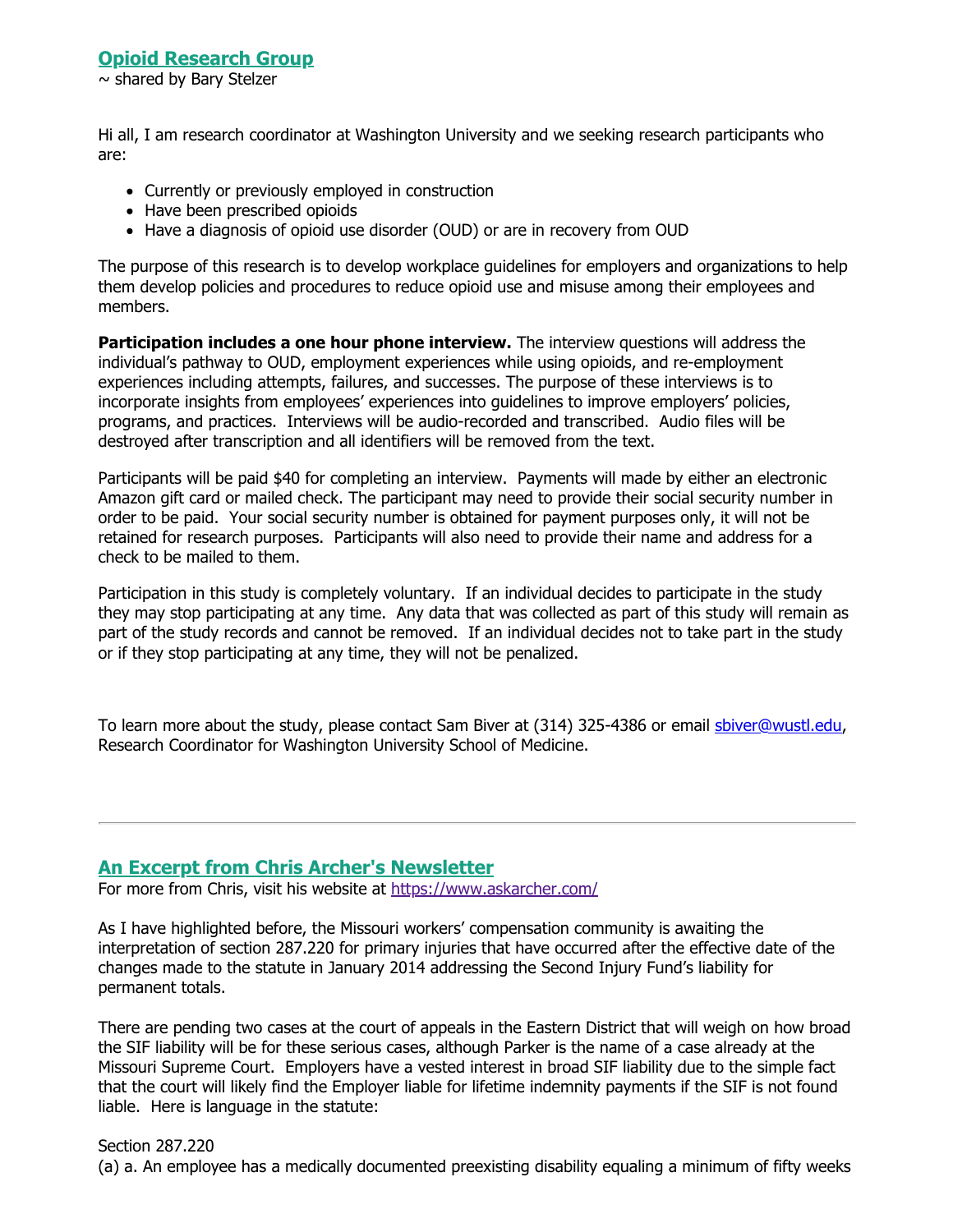of permanent partial disability compensation according to the medical standards that are used in determining such compensation which is:

i. A direct result of active military duty in any branch of the United States armed forces; or

ii. A direct result of a compensable injury as defined in section 287.020; or

 iii. Not a compensable injury, but such preexisting disability directly and significantly aggravates or accelerates the subsequent work-related injury and shall not include unrelated preexisting injuries or conditions that do not aggravate or accelerate the subsequent work-related injury; or

 iv. A preexisting permanent partial disability of an extremity, loss of eyesight in one eye, or loss of hearing in one ear, when there is a subsequent compensable work-related injury as set forth in subparagraph b of the opposite extremity, loss of eyesight in the other eye, or loss of hearing in the other ear; and

b. Such employee thereafter sustains a subsequent compensable work-related injury that, when combined with the preexisting disability, as set forth in items i, ii, iii, or iv of subparagraph a of this paragraph, results in a permanent total disability as defined under this chapter.

The current Industrial Commission has narrowly interpreted the language in the statute in a number of cases finding no SIF liability; although each of them have dealt with cases tried solely against the SIF with the Employer having settled their file.

Their interpretation is that only the qualifying pre-existing disability can be considered with its resulting synergistic effect on the primary disability. If other disabilities are considered, the claim for permanent total disability against the SIF must be denied. Their interpretation suggests iii above should be read to be also in b. above. The cases have also ignored the disjunctive "or" that separates the qualifying preexisting disabilities.

If the current Commission's interpretation holds, there will be many claimants who will not qualify for permanent total disability from the Second Injury Fund.

That permanent total liability will shift to the Employer I am afraid in those cases.

We will see if the Missouri Supreme court agrees; likely early next year.

## <span id="page-7-0"></span>**Newsletter Contributions**

~Dan Bembower

We are always looking for additions to the newsletter. If you have something to share with the St. Louis safety community, please reach out and let me know at either [updates@stl.assp.org](mailto:updates@stl.assp.org?subject=Newsletter%20Comments) or contact me directly at <u>dan.bembower@usi.com</u>. Thanks for reading!